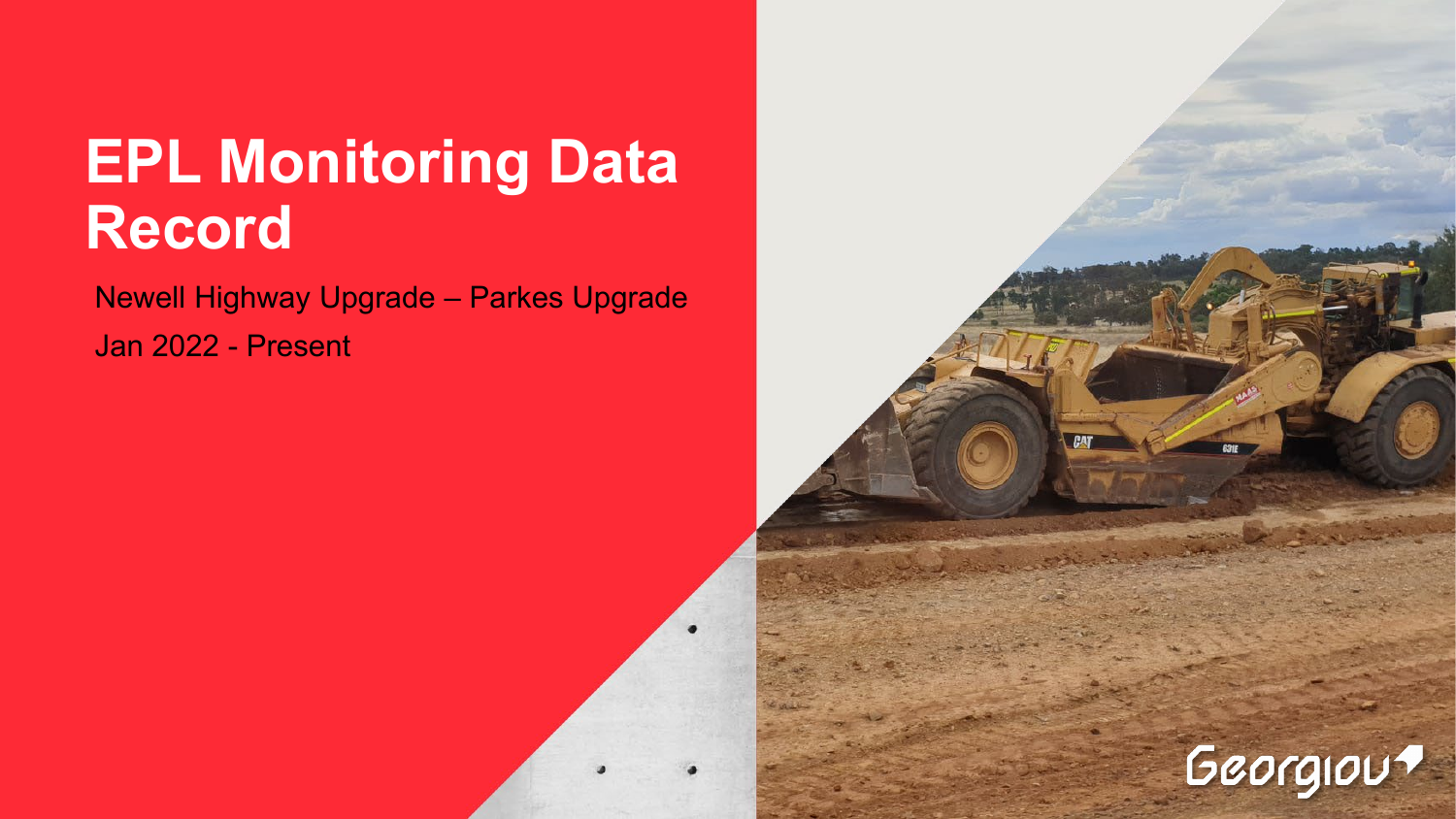

## **Introduction**

The proposed project is to build a new 10.5 kilometre bypass of the Newell Highway. The Parkes Bypass will divert heavy vehicle traffic out of the Parkes town centre. It would be located about 1.5 to two kilometres west of the existing Newell Highway and would generally include one lane in each direction. The Parkes Bypass would depart from the existing Newell Highway to the south of Barkers Road and will re-join the highway to the north of Parkes near Maguire Road. Georgiou holds EPL 21473 for road construction 10km – 30km with the excavation of more than 50,000 tonnes of material.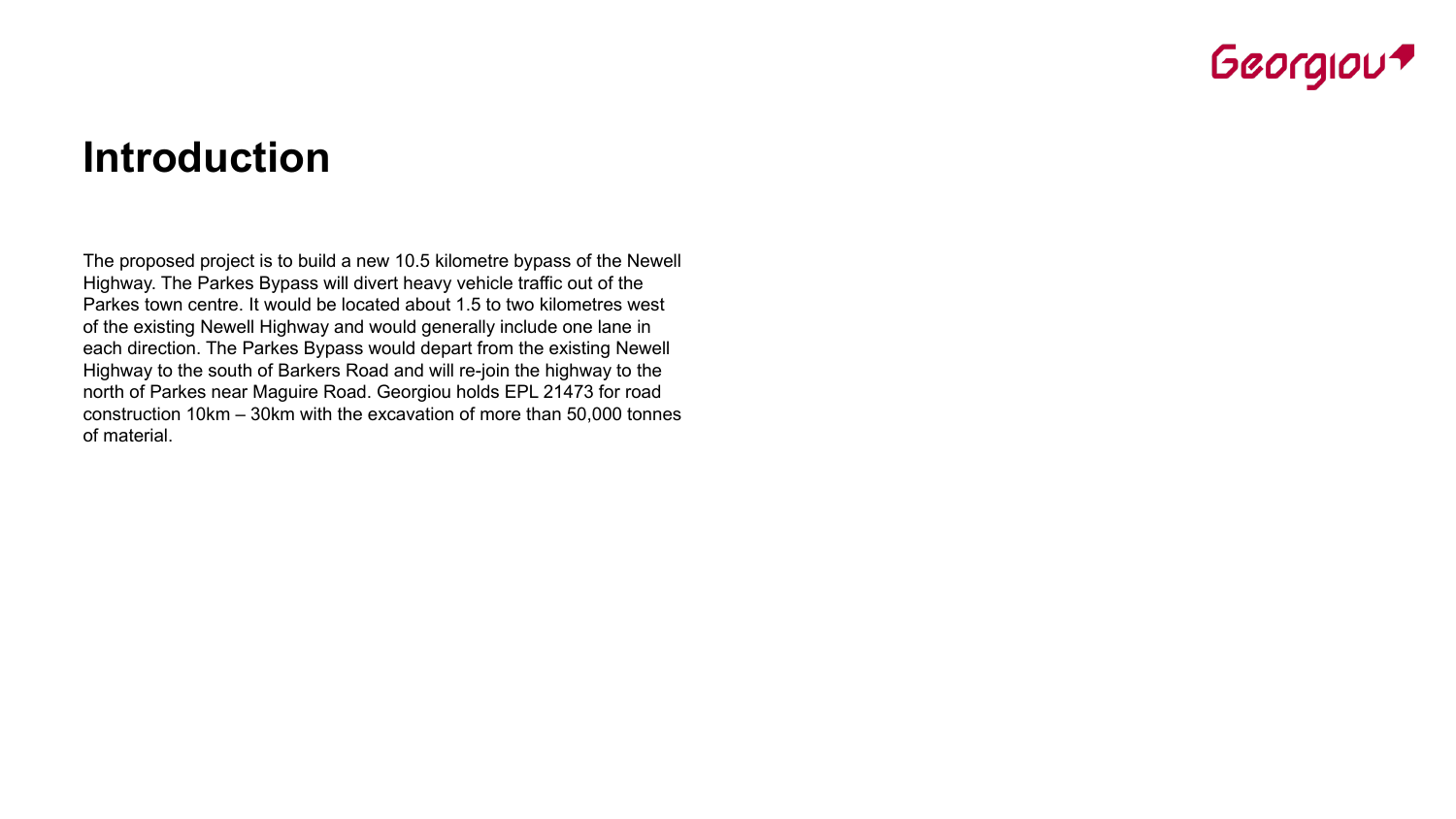| <b>Project Name:</b>                      | Parkes Bypass Road Project                                                                  |
|-------------------------------------------|---------------------------------------------------------------------------------------------|
| <b>Environment Protection Licence No:</b> | 21473                                                                                       |
| Link to Public Register on EPA website:   | https://app.epa.nsw.gov.au/prpoeoapp/ViewPOEOLicence.aspx?DOCID=232454&SYSUID=1&LICID=21473 |
| <b>Premise Address:</b>                   | Newell Highway from Barkers Road south of Parkes to Maguire Road North of Parkes            |
| <b>Monitoring Month:</b>                  | Jan-22                                                                                      |

|                      | <b>Monitoring Type: Water Quality Monitoring</b> |           |                         |                                                               |                             |                                     |                   |         |                          |         |                       |                   |  |
|----------------------|--------------------------------------------------|-----------|-------------------------|---------------------------------------------------------------|-----------------------------|-------------------------------------|-------------------|---------|--------------------------|---------|-----------------------|-------------------|--|
| <b>Basin ID</b>      | Date Sampled                                     | Date Data |                         | <b>Total Suspended</b><br>Turbidity<br>Solids (mg/L)<br>(NTU) |                             |                                     | pH                |         | Oil & Grease<br>(Visual) |         | Monitoring            | Comment           |  |
|                      |                                                  | Obtained  | <b>Licence</b><br>Limit | Results                                                       | Licence<br>Limit            | Results                             | Licence<br>Limit  | Results | Licence<br>Limit         | Results | Frequency             |                   |  |
|                      | N/A                                              | N/A       |                         | N/A                                                           | 50.00                       | N/A                                 | $6.5 - 8.5$       | N/A     | <b>NV</b>                | N/A     | per discharge         | basin not active  |  |
| 2                    | N/A                                              | N/A       |                         | N/A                                                           | 50.00                       | N/A                                 | $6.5 - 8.5$       | N/A     | <b>NV</b>                | N/A     | per discharge         | Ibasin not active |  |
| 3                    | N/A                                              | N/A       |                         | N/A                                                           | 50.00                       | N/A                                 | $6.5 - 8.5$       | N/A     | <b>NV</b>                | N/A     | per discharge         | basin not active  |  |
| 4                    | N/A                                              | N/A       |                         | N/A                                                           | 50.00                       | N/A                                 | $6.5 - 8.5$       | N/A     | <b>NV</b>                | N/A     | per discharge         | basin not active  |  |
| 5                    | N/A                                              | N/A       |                         | N/A                                                           | 50.00                       | N/A                                 | $6.5 - 8.5$       | N/A     | <b>NV</b>                | N/A     | per discharge         | basin not active  |  |
| 6                    | N/A                                              | N/A       |                         | N/A                                                           | 50.00                       | N/A                                 | $6.5 - 8.5$       | N/A     | <b>NV</b>                | N/A     | per discharge         | basin not active  |  |
| 7                    | N/A                                              | N/A       |                         | N/A                                                           | 50.00                       | N/A                                 | $6.5 - 8.5$       | N/A     | <b>NV</b>                | N/A     | per discharge         | basin not active  |  |
| 8                    | N/A                                              | N/A       |                         | N/A                                                           | 50.00                       | N/A                                 | $6.5 - 8.5$       | N/A     | <b>NV</b>                | N/A     | per discharge         | Ibasin not active |  |
|                      | Abbreviations:                                   |           |                         |                                                               |                             |                                     |                   |         |                          |         |                       |                   |  |
|                      | $mg/L =$ Milligrams per litre                    |           |                         | $N/A = Not Applicable$                                        |                             | NV = None Visible<br>$V = V$ isible |                   |         |                          |         |                       |                   |  |
| DNS = Did Not Sample |                                                  |           |                         |                                                               | (cor) = NTU/TSS correlation |                                     | ND = No Discharge |         |                          |         | PH = Acidic/ Alkiline |                   |  |

For the purposes of condition M2.1 of the Licence and the'Special Frequency 1' means:

(a) less than 24 hours prior to a controlled discharge and daily for any continued controlled discharge; and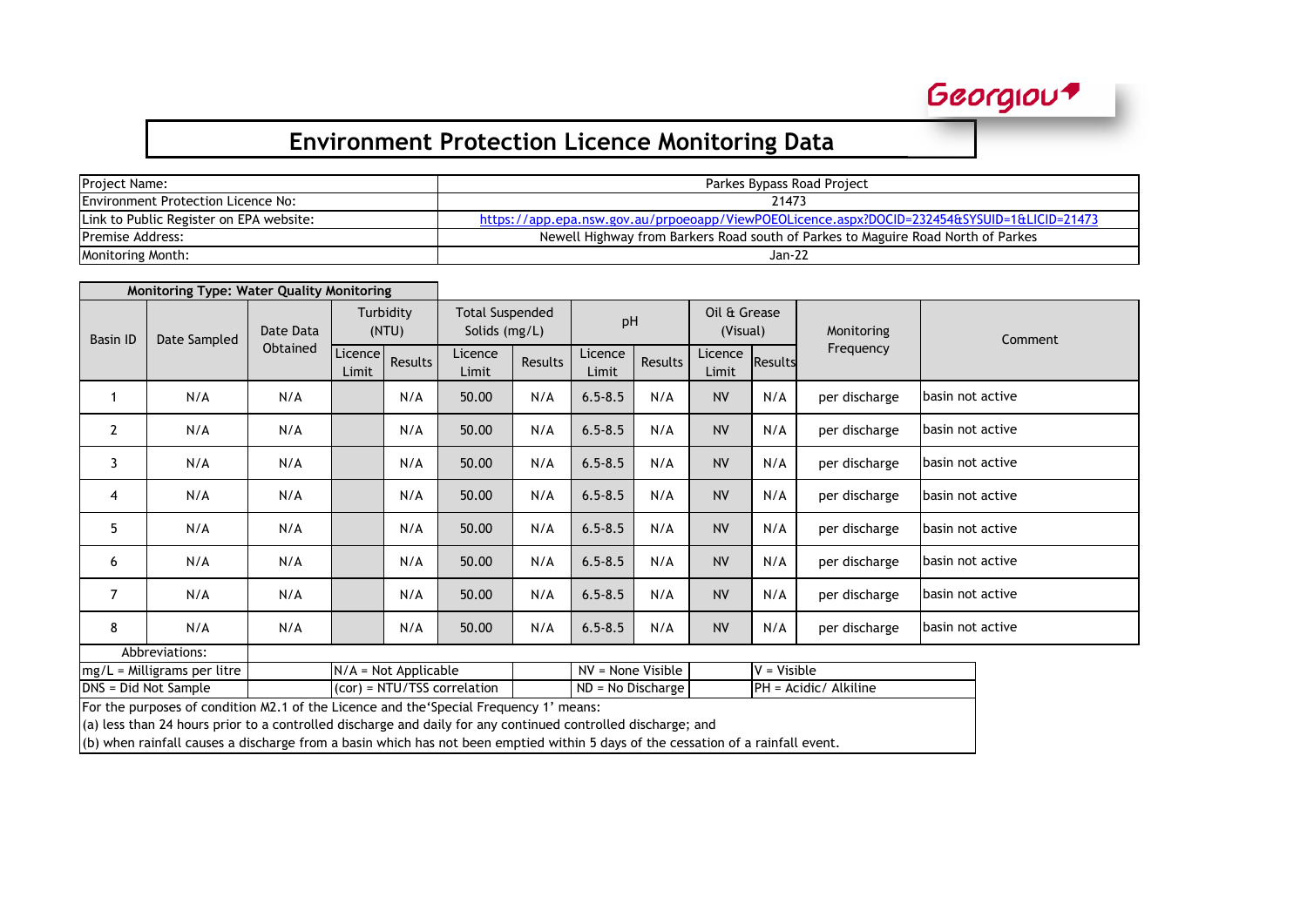| Project Name:                           | Parkes Bypass Road Project                                                                  |
|-----------------------------------------|---------------------------------------------------------------------------------------------|
| Environment Protection Licence No:      | 21473                                                                                       |
| Link to Public Register on EPA website: | https://app.epa.nsw.gov.au/prpoeoapp/ViewPOEOLicence.aspx?DOCID=232454&SYSUID=1&LICID=21473 |
| <b>Premise Address:</b>                 | Newell Highway from Barkers Road south of Parkes to Maguire Road North of Parkes            |
| Monitoring Month:                       | Feb-22                                                                                      |

| <b>Monitoring Type: Water Quality Monitoring</b> |                                                         |          |                    |                                         |                                 |         |                     |                          |                  |                |                       |                   |  |
|--------------------------------------------------|---------------------------------------------------------|----------|--------------------|-----------------------------------------|---------------------------------|---------|---------------------|--------------------------|------------------|----------------|-----------------------|-------------------|--|
| <b>Basin ID</b><br>Date Sampled                  | Date Data                                               |          | Turbidity<br>(NTU) | <b>Total Suspended</b><br>Solids (mg/L) |                                 | pH      |                     | Oil & Grease<br>(Visual) |                  | Monitoring     | Comment               |                   |  |
|                                                  |                                                         | Obtained | Licence<br>Limit   | Results                                 | Licence<br>Limit                | Results | Licence<br>Limit    | Results                  | Licence<br>Limit | <b>Results</b> | Frequency             |                   |  |
|                                                  | N/A                                                     | N/A      |                    | N/A                                     | 50.00                           | N/A     | $6.5 - 8.5$         | N/A                      | <b>NV</b>        | N/A            | per discharge         | basin not active  |  |
| 2                                                | N/A                                                     | N/A      |                    | N/A                                     | 50.00                           | N/A     | $6.5 - 8.5$         | N/A                      | <b>NV</b>        | N/A            | per discharge         | basin not active  |  |
| 3                                                | N/A                                                     | N/A      |                    | N/A                                     | 50.00                           | N/A     | $6.5 - 8.5$         | N/A                      | <b>NV</b>        | N/A            | per discharge         | basin not active  |  |
| 4                                                | N/A                                                     | N/A      |                    | N/A                                     | 50.00                           | N/A     | $6.5 - 8.5$         | N/A                      | <b>NV</b>        | N/A            | per discharge         | Ibasin not active |  |
| 5                                                | N/A                                                     | N/A      |                    | N/A                                     | 50.00                           | N/A     | $6.5 - 8.5$         | N/A                      | <b>NV</b>        | N/A            | per discharge         | Ibasin not active |  |
| 6                                                | N/A                                                     | N/A      |                    | N/A                                     | 50.00                           | N/A     | $6.5 - 8.5$         | N/A                      | <b>NV</b>        | N/A            | per discharge         | basin not active  |  |
| 7                                                | N/A                                                     | N/A      |                    | N/A                                     | 50.00                           | N/A     | $6.5 - 8.5$         | N/A                      | <b>NV</b>        | N/A            | per discharge         | Ibasin not active |  |
| 8                                                | N/A                                                     | N/A      |                    | N/A                                     | 50.00                           | N/A     | $6.5 - 8.5$         | N/A                      | <b>NV</b>        | N/A            | per discharge         | Ibasin not active |  |
|                                                  | Abbreviations:                                          |          |                    |                                         |                                 |         |                     |                          |                  |                |                       |                   |  |
|                                                  | $N/A = Not Applicable$<br>$mg/L =$ Milligrams per litre |          |                    |                                         |                                 |         | NV = None Visible   |                          |                  | $V = V$ isible |                       |                   |  |
| DNS = Did Not Sample                             |                                                         |          |                    |                                         | $  (cor) = NTU/TSS correlation$ |         | $ND = No Discharge$ |                          |                  |                | PH = Acidic/ Alkiline |                   |  |

For the purposes of condition M2.1 of the Licence and the'Special Frequency 1' means:

(a) less than 24 hours prior to a controlled discharge and daily for any continued controlled discharge; and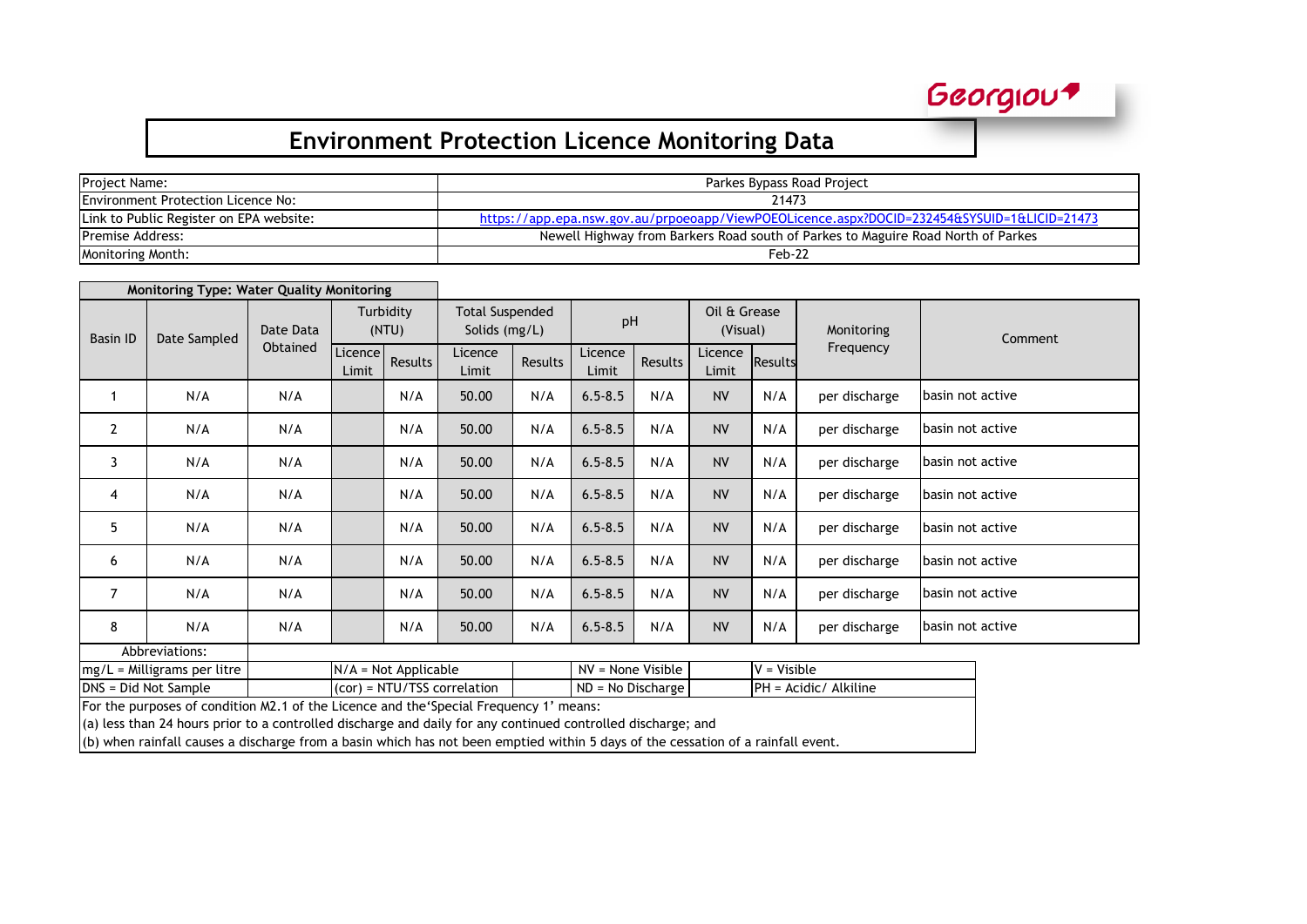| <b>Project Name:</b>                       | Parkes Bypass Road Project                                                                  |
|--------------------------------------------|---------------------------------------------------------------------------------------------|
| <b>IEnvironment Protection Licence No:</b> | 21473                                                                                       |
| Link to Public Register on EPA website:    | https://app.epa.nsw.gov.au/prpoeoapp/ViewPOEOLicence.aspx?DOCID=232454&SYSUID=1&LICID=21473 |
| <b>Premise Address:</b>                    | Newell Highway from Barkers Road south of Parkes to Maguire Road North of Parkes            |
| <b>Monitoring Month:</b>                   | Mar-22                                                                                      |

| <b>Monitoring Type: Water Quality Monitoring</b> |                |           |                  |                    |                                                                                |     |             |           |                          |     |               |                   |  |
|--------------------------------------------------|----------------|-----------|------------------|--------------------|--------------------------------------------------------------------------------|-----|-------------|-----------|--------------------------|-----|---------------|-------------------|--|
| <b>Basin ID</b>                                  | Date Sampled   | Date Data |                  | Turbidity<br>(NTU) | <b>Total Suspended</b><br>Solids (mg/L)                                        |     | pH          |           | Oil & Grease<br>(Visual) |     | Monitoring    | Comment           |  |
|                                                  |                | Obtained  | Licence<br>Limit | Results            | Licence<br>Licence<br>Licence<br>Results<br>Results<br>Limit<br>Limit<br>Limit |     | Results     | Frequency |                          |     |               |                   |  |
|                                                  | N/A            | N/A       |                  | N/A                | 50.00                                                                          | N/A | $6.5 - 8.5$ | N/A       | <b>NV</b>                | N/A | per discharge | lbasin not active |  |
| $\mathbf{2}$                                     | N/A            | N/A       |                  | N/A                | 50.00                                                                          | N/A | $6.5 - 8.5$ | N/A       | <b>NV</b>                | N/A | per discharge | lbasin not active |  |
| 3                                                | N/A            | N/A       |                  | N/A                | 50.00                                                                          | N/A | $6.5 - 8.5$ | N/A       | <b>NV</b>                | N/A | per discharge | lbasin not active |  |
| 4                                                | N/A            | N/A       |                  | N/A                | 50.00                                                                          | N/A | $6.5 - 8.5$ | N/A       | <b>NV</b>                | N/A | per discharge | basin not active  |  |
| 5                                                | N/A            | N/A       |                  | N/A                | 50.00                                                                          | N/A | $6.5 - 8.5$ | N/A       | <b>NV</b>                | N/A | per discharge | basin not active  |  |
| 6                                                | N/A            | N/A       |                  | N/A                | 50.00                                                                          | N/A | $6.5 - 8.5$ | N/A       | <b>NV</b>                | N/A | per discharge | basin not active  |  |
| $\overline{7}$                                   | N/A            | N/A       |                  | N/A                | 50.00                                                                          | N/A | $6.5 - 8.5$ | N/A       | <b>NV</b>                | N/A | per discharge | Active            |  |
| 8                                                | N/A            | N/A       |                  | N/A                | 50.00                                                                          | N/A | $6.5 - 8.5$ | N/A       | <b>NV</b>                | N/A | per discharge | Active            |  |
|                                                  | Abbreviations: |           |                  |                    |                                                                                |     |             |           |                          |     |               |                   |  |

 $\boxed{\text{mg/L = Milligrams per litre}}$   $\boxed{\text{N/A = Not Appliedble}}$   $\boxed{\text{NV = None Visible}}$   $\boxed{\text{V = Visible}}$   $\boxed{\text{V = Visible}}$   $\boxed{\text{DNS = Did Not Sample}}$   $\boxed{\text{R}}$  $\overline{Q}$  = NTU/TSS correlation  $\overline{Q}$  ND = No Discharge

For the purposes of condition M2.1 of the Licence and the'Special Frequency 1' means:

 $\vert$ (a) less than 24 hours prior to a controlled discharge and daily for any continued controlled discharge; and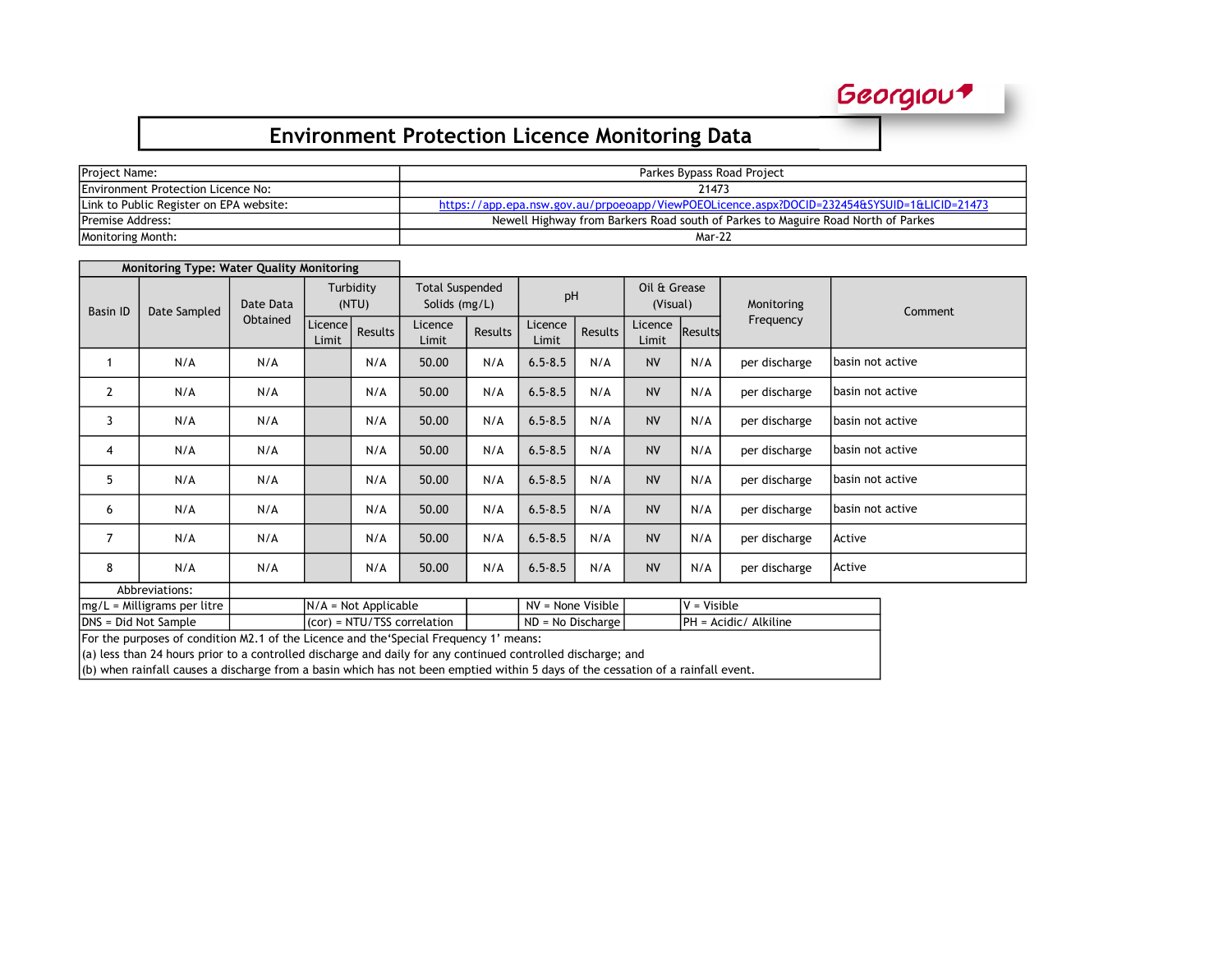### Georgiou

#### **Environment Protection Licence Monitoring Data**

| Project Name:                             | Parkes Bypass Road Project                                                                  |
|-------------------------------------------|---------------------------------------------------------------------------------------------|
| <b>Environment Protection Licence No:</b> | 21473                                                                                       |
| Link to Public Register on EPA website:   | https://app.epa.nsw.gov.au/prpoeoapp/ViewPOEOLicence.aspx?DOCID=232454&SYSUID=1&LICID=21473 |
| <b>Premise Address:</b>                   | Newell Highway from Barkers Road south of Parkes to Maguire Road North of Parkes            |
| Monitoring Month:                         | Apr-22                                                                                      |

| <b>Monitoring Type: Water Quality Monitoring</b> |                                                                                                |            |                  |                    |                                         |         |                     |         |                          |                |                       |                  |  |
|--------------------------------------------------|------------------------------------------------------------------------------------------------|------------|------------------|--------------------|-----------------------------------------|---------|---------------------|---------|--------------------------|----------------|-----------------------|------------------|--|
| <b>Basin ID</b>                                  | Date Sampled                                                                                   | Date Data  |                  | Turbidity<br>(NTU) | <b>Total Suspended</b><br>Solids (mg/L) |         | pH                  |         | Oil & Grease<br>(Visual) |                | Monitoring            | Comment          |  |
|                                                  |                                                                                                | Obtained   | Licence<br>Limit | Results            | Licence<br>Limit                        | Results | Licence<br>Limit    | Results | Licence<br>Limit         | <b>Results</b> | Frequency             |                  |  |
|                                                  | N/A                                                                                            | N/A        |                  | N/A                | 50.00                                   | N/A     | $6.5 - 8.5$         | N/A     | <b>NV</b>                | N/A            | per discharge         | basin not active |  |
| 2                                                | N/A                                                                                            | N/A        |                  | N/A                | 50.00                                   | N/A     | $6.5 - 8.5$         | N/A     | <b>NV</b>                | N/A            | per discharge         | basin not active |  |
| 3                                                | N/A                                                                                            | N/A        |                  | N/A                | 50.00                                   | N/A     | $6.5 - 8.5$         | N/A     | <b>NV</b>                | N/A            | per discharge         | basin not active |  |
| 4                                                | N/A                                                                                            | N/A        |                  | N/A                | 50.00                                   | N/A     | $6.5 - 8.5$         | N/A     | <b>NV</b>                | N/A            | per discharge         | basin not active |  |
| 5                                                | N/A                                                                                            | N/A        |                  | N/A                | 50.00                                   | N/A     | $6.5 - 8.5$         | N/A     | <b>NV</b>                | N/A            | per discharge         | basin not active |  |
| 6                                                | N/A                                                                                            | N/A        |                  | N/A                | 50.00                                   | N/A     | $6.5 - 8.5$         | N/A     | <b>NV</b>                | N/A            | per discharge         | basin not active |  |
| $7 - 32950$                                      | 13/04/2022                                                                                     | 16/04/2022 |                  | 13.20              | 50.00                                   | 9.00    | $6.5 - 8.5$         | 7.07    | <b>NV</b>                | <b>NV</b>      | per discharge         | Active           |  |
| 8-33810                                          | 14/04/2022                                                                                     | 16/04/2022 |                  | 36.20              | 50.00                                   | 33.00   | $6.5 - 8.5$         | 6.97    | <b>NV</b>                | <b>NV</b>      | per discharge         | Active           |  |
|                                                  | Abbreviations:                                                                                 |            |                  |                    |                                         |         |                     |         |                          |                |                       |                  |  |
|                                                  | $V = V$ isible<br>$NV = None$ Visible<br>$N/A$ = Not Applicable<br>mg/L = Milligrams per litre |            |                  |                    |                                         |         |                     |         |                          |                |                       |                  |  |
| DNS = Did Not Sample                             |                                                                                                |            |                  |                    | (cor) = NTU/TSS correlation             |         | $ND = No$ Discharge |         |                          |                | PH = Acidic/ Alkiline |                  |  |

For the purposes of condition M2.1 of the Licence and the'Special Frequency 1' means:

(a) less than 24 hours prior to a controlled discharge and daily for any continued controlled discharge; and